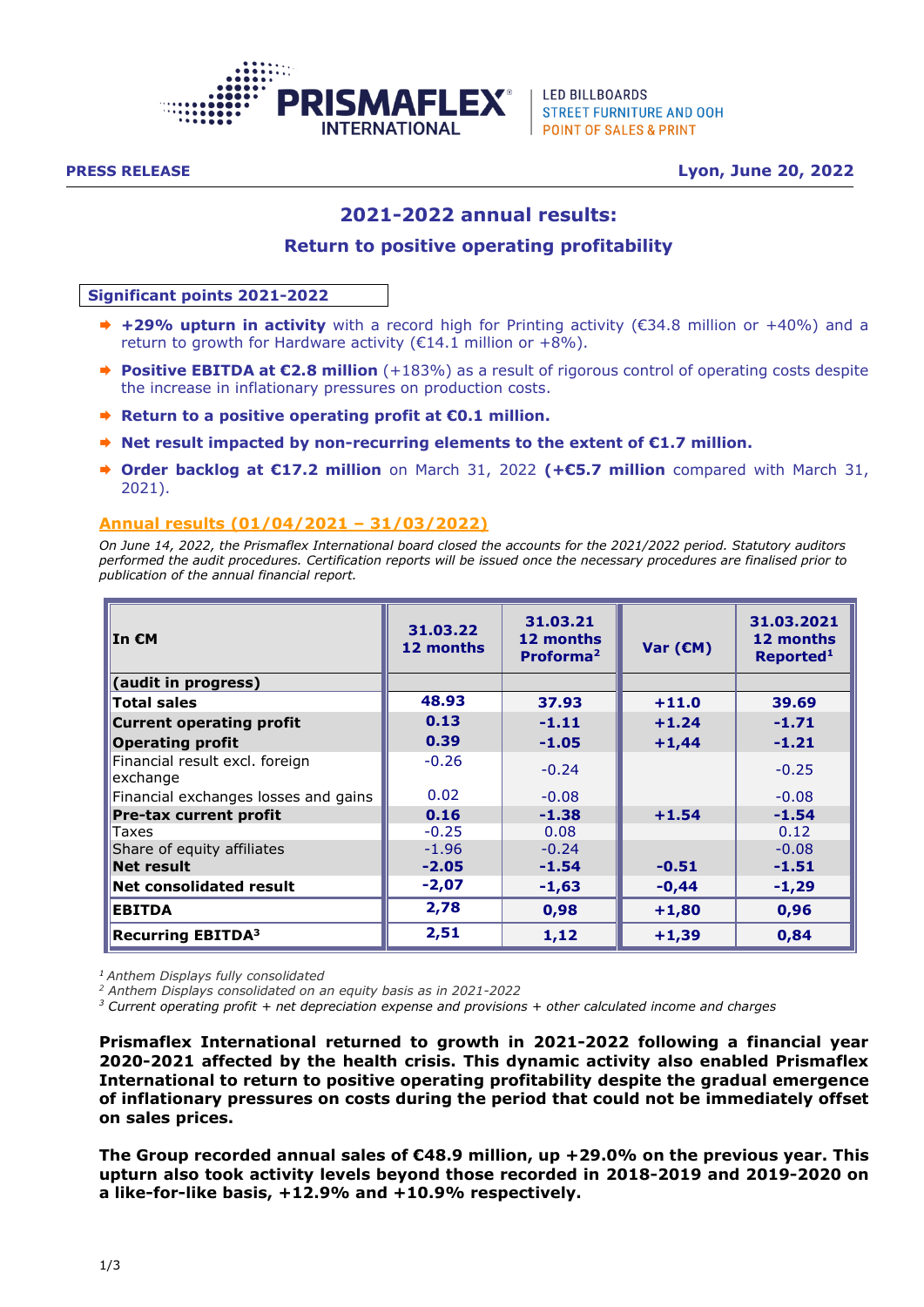

**LED BILLBOARDS STREET FURNITURE AND OOH POINT OF SALES & PRINT** 

The positive performance was bolstered by dynamic Printing activity which reported record total annual sales of €34.8 Million, up +40.2% on 2020-2021. Client demand was sustained for both traditional printing activities and Home Decor activities.

Hardware activity sales are also up to stand at 14.1 million (+7.6%). This upturn was driven by traditional activities (static signage) while LED display sales only partly benefitted from international orders recorded for the period.

The return to growth over the period came also with improved profitability following an improved absorption of fixed costs. Prismaflex International had limited need of financial charge relief measures unlike during the health crisis. The improvement curbed in the second six-month period due to the current rise in raw materials and transport costs that impacts gross margin. At the end of the day, **EBITDA stand at €2.8 million (5.7% of turnover) up €1.8 million on proforma 2020-2021 figures.**

After depreciation and provisions, **proforma current operating profit stands at €0.1 million.**

Operating result is  $\epsilon$ 0.4 million (vs proforma -  $\epsilon$ 1.1 million in 2020-2021) and integrates nonrecurrent net revenue of €0.3 million.

**Proforma pre-tax current profit,** including an improved financial result of - €0.2 million, **stands at €0.2 million**, up €1.5 million.

Moreover, Prismaflex International reported a negative result of €1.96 million linked to the consolidation on an equity basis of Anthem Displays (the Groups has a 29% stake in the company), that can be explained by -  $\epsilon$ 0.24 million for a poor operating performance and -  $\epsilon$ 1.72 million for the loss in asset value.

## **Net consolidated result represents a loss of €2.1 million.**

### **Financial situation: reduction in net debt continued**

|                                                              | 31,03,22 | $31.03.21*$ |
|--------------------------------------------------------------|----------|-------------|
| <b>Consolidated equity</b> (including minority shareholders) | 9.34     | 11.10       |
| $\blacksquare$ Net debt                                      | 10.66    | 12.82       |
| $\blacksquare$ Gearing                                       | 114%     | 115%        |
| Net debt (excl. IFRS 16)                                     | 8.70     | 11.48       |
| Gearing (excl. IFRS 16)                                      | 93%      | 103%        |

\**data at end March 2021 including impact of the modification in the provision for retirement benefits assessment model*

Cash flow from operations is up at  $\epsilon$ 4.5 million and includes a self-financing capacity of  $\epsilon$ 2.7 million (before interest payments and taxes) and reduced working capital requirements of €2.0 million despite the upturn in activity, notably due to prepayments received on orders for Hardware.

Cash flow covers operating-related investments that reached  $\epsilon$ 2.3 million for the period, notably due to the acquisition of a new high-output printer for the Printing activity. **Free cash-flow for the period stands at €2.2 million, allowing the Group to pursue its reduction in net debt policy.**